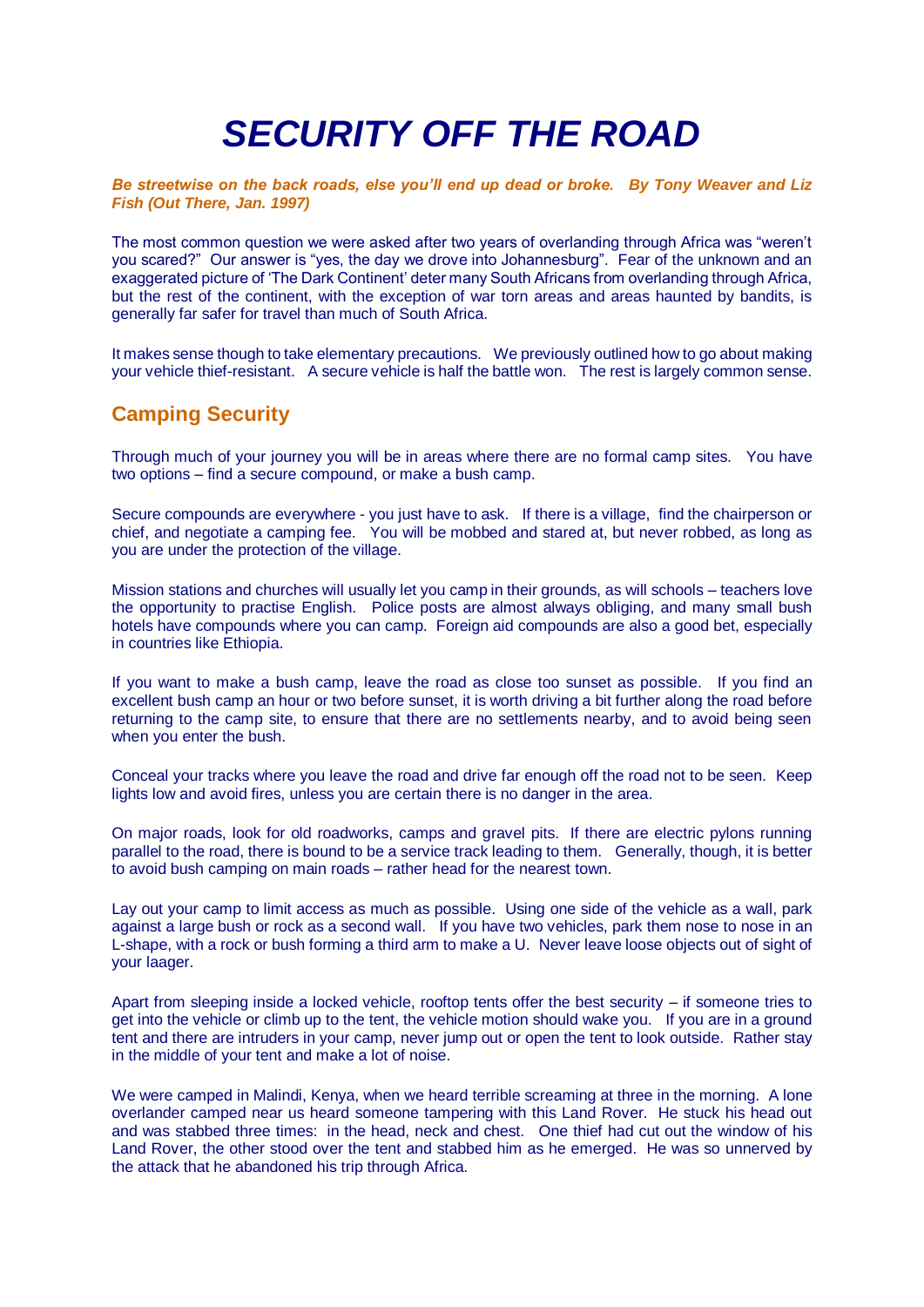No matter how secure your camp site seems to be, never go to bed without packing away absolutely everything of any value, and checking that all your doors are locked. In two years of travelling the only items we had stolen were a torch, a duvet cover and an empty wallet – all left out by mistake at night in ostensibly safe camp sites.

The other major reason for packing away at night is that you may be forced to pack and leave in a hurry. A Guerba overland truck was bush-camped outside the Serengeti when they were attacked by a band of men with bows and arrows, pangas and spears. They flung everything they could into the back of their truck, abandoning their tents. One passenger was hit in the leg by an arrow, and they rushed him to a mission station and hour away, but he was dead when they arrived – the arrow was poisoned.

If you are confronted by armed robbers, give them everything they want.

#### **Weapons**

You would be insane to carry a firearm. Even with the necessary permits, you can end up in deep trouble.

Rather carry a few low tech weapons. Hunting catapults (available from gun shops) loaded with marbles are potent, and useful for chasing away baboons. They are also essential as part of your survival kit. A kierie or sjambok, or both, make very effective weapons. Small mace or teargas canisters are useful at close quarters.

We sleep with a rechargeable halogen hunting spotlight in our tent if we are in insecure areas (or in a wildlife area). A blast of this in the eyes of attackers is enough to blind them for several seconds, and is psychologically unnerving.

### **Some Rules**

Never leave anything in your tent if you are away for the day: a lock on the tent is a deterrent only  $-$  it takes seconds to slash open a tent and steal the contents.

Kids, especially little boys, are notorious for pilfering. There is nothing particularly malicious about it, it's simply a bit of fun. Spotlight covers make trendy hats; stretchy tie-downs catapult elastics; bumper stickers become hunting trophies; radio aerials can be twisted into toys. So keep an eye open when kids are around, especially street kids in Kenya and Ethiopia.

In deep rural areas where travellers are rare, you will always attract a crowd if you camp near a settlement. Most people are just curious, want to practise some English or see if they can get a gift from you. As charming as the kids may be, keep them at a distance from your camp – make a game of it.

## **City Security**

All major cities should be treated as security threats.

Park in the grounds of international hotels, which are always patrolled by security guards. Otherwise, park outside a bank (always guarded), or in a main street in full view of pedestrians. Never park in back streets or deserted parking lots.

In almost every city, you will have space salesmen rushing up when you park. Hire one. Pay them half their fee when parking and the remainder when you return. If you are in a city for a few days always return to the same spot and develop a relationship with one.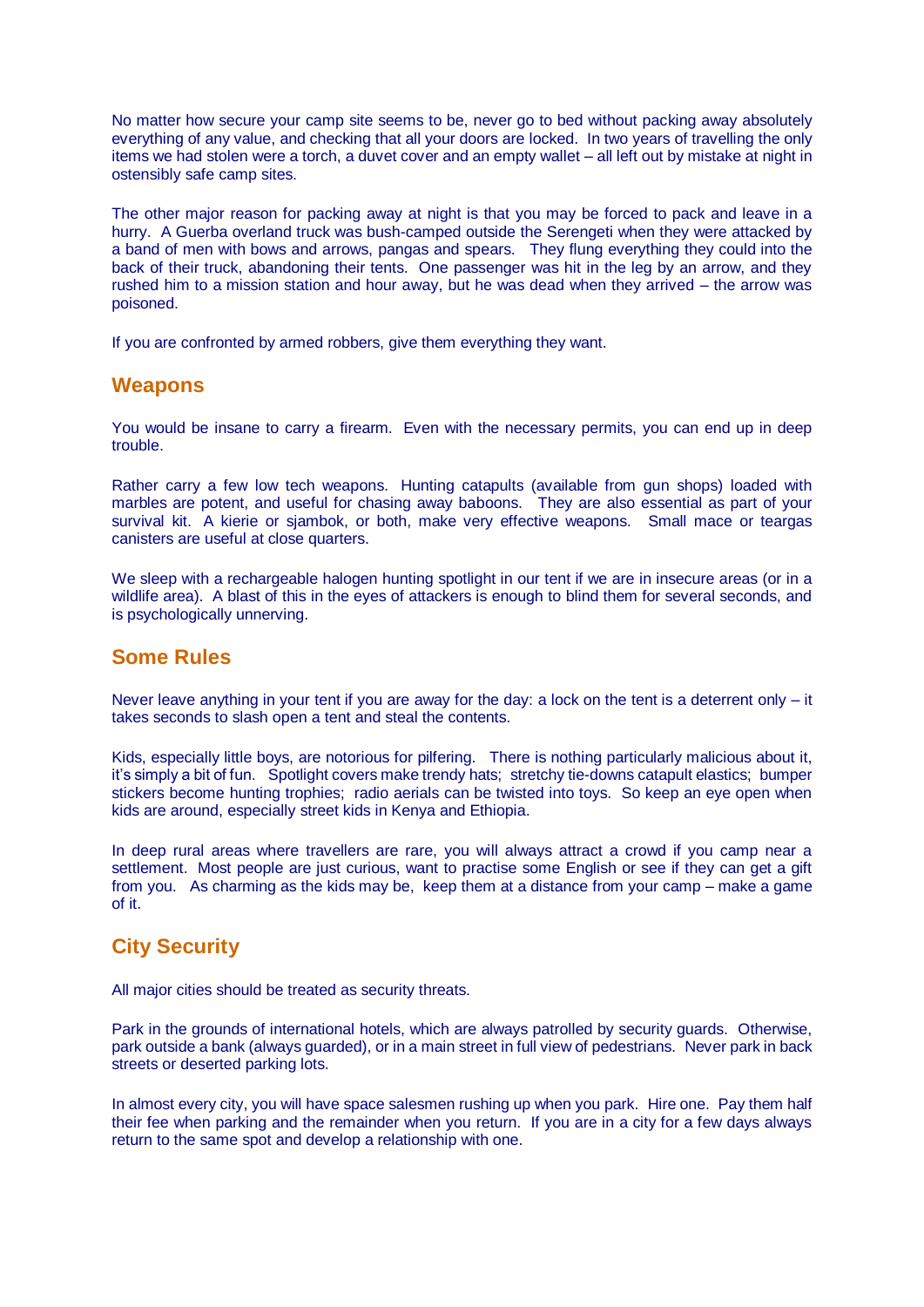Make sure you have all the money you need on you before parking – never open your safe or strong box where you can be seen. Never wear moonbags or any other kind of strap-on belly or hip bag for carrying valuables – they are very easy to cut or rip off. Carry passports (if needed) and money; and never a large amount, in a button down, top shirt pocket. If you have to make major purchases try to do them with the vehicle parked outside the shop, or else carry money in two or three different pockets, all of them secure. Money belts are only secure if they are totally invisible – a snatch thief cutting a money belt off your waist is not fussy about cutting you as well.

If you are robbed, think twice before shouting "stop thief:. In many countries you could be sentencing the thief to death. In 1995, more than 400 robbers were beaten to death by angry crowds in Kenya. Rather find a police officer.

# **City Driving**

Keep your doors locked at all times when driving in cities. On old Land Rovers which can only be locked with a key, simply rivet on an internal sliding bolt to act as a stopper. Avoid driving at night which is when carjackers are the most active.

If someone bumps you from behind, be very ware of a hijack – this is a favourite Nairobi trick. Robbers bump you, you stop, they come around full of apologies and then stick a gun under your nose and make off with your vehicle.

Another favourite trick, which is extensively practised around Dar es Salaam, Lusaka, Nairobi, and especially Nakuru in Kenya, is for someone standing by the roadside to point agitatedly at your wheels as you drive by. When you stop, the rest of the gang leaps out of the bushes and hijacks your vehicle.

Be very wary if you come back to your car and find someone examining a puddle of oil under your engine or wheels. They will tell you with great sincerity how they noticed this fault, and luckily have a brother/friend who is an expert mechanic. Chances are they put the oil there, and are either potential hijackers or car part thieves.

In Kenya, be very wary when approaching what seems to be police road blocks at night. Lock all your doors. There have been several instances of bogus policemen robbing travellers at these road blocks.

# **Changing money**

Never change money on the street: chances are the 'money changer' will either be a cop or a con artist. The cops will arrest you, and let you off with a warning, but 'confiscate' your foreign currency. Don't ask for a receipt – you will end up in a cell. Con artists will produce a roll of money, flash through it, take your money, then say "watch out, police", and disappear. The roll of money will either be padded with scrap paper, be counterfeit, or contain a mass of low denomination bills to pad out the bigger ones. Stay legal.

When changing money in big cities, try to park your vehicle outside the bank or Bureau de Change. Try to find banks in the suburbs rather than in the city.

A favourite trick in Nairobi is for a well dressed person to sit in the banking hall, watch out for tourists changing large amounts of money, leave before them, then tip off a gang waiting outside as they leave. Be aware of anyone who seems to be following you out of a bank – most thieves will back off if they know they have been spotted.

### **Hitch Hikers**

Simple. Don't pick them up. You maybe desperate for company, or feel sorry for them, but watch it. If you do carry hitch hikers, never ferry them across borders. If they are smuggling gold or drugs or other